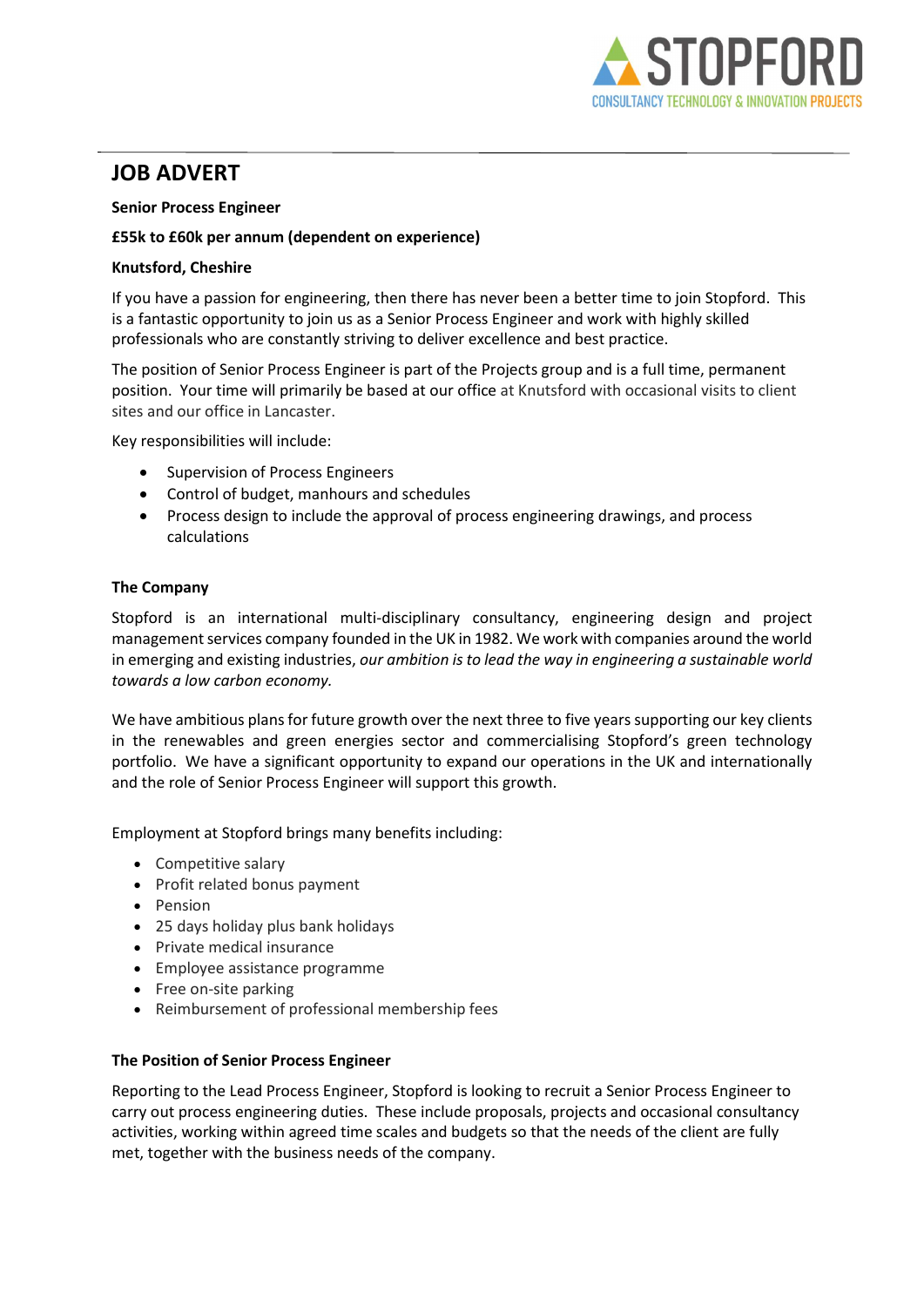

To be successful in the role of Senior Process Engineer you will:-

- Have a degree in Chemical Engineering and preferably chartered status.
- You will be able to demonstrate process engineering design skills.
- Be experienced in producing and checking process hydraulic calculations and process specification for main equipment items.
- Have experience in working in multi-discipline engineering teams.
- Experience in managing client relationships in a technical role.

Please go to our website for a full job description to familiarise yourself with all of the responsibilities, skills and experience required before you apply.

Please note that we do not accept applications from agencies, and you must be eligible to live and work in the UK.  

We look forward to receiving your CV for the post of Senior Process Engineer.   

#### Closing date:  28 June 2022

Stopford reserves the right to bring forward the closing date if we receive a suitable number of quality applications from which to make a shortlist.  Therefore, we would recommended that you apply as soon as possible.   

Please note that due to the volume of applications we receive we are unfortunately not able to respond to each applicant. If you have not been called for interview within 3 weeks of the closing date, you should assume that on this occasion your application has been unsuccessful.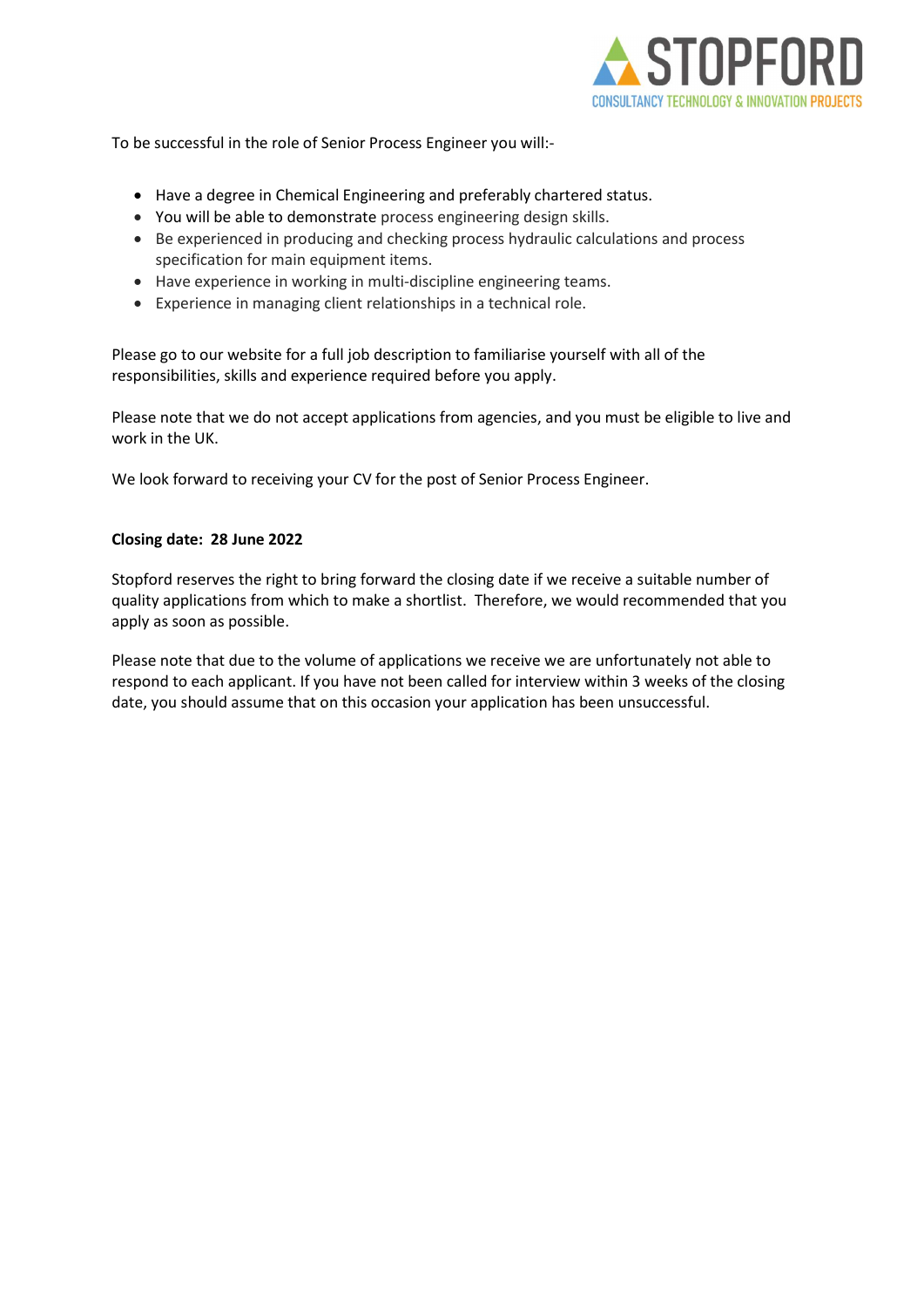

# Job Description

Position: Senior Process Engineer

Group: Projects

Location: Knutsford

# Ambition

Our ambition is to lead the way in engineering a sustainable world through the transition to a low carbon economy.

# Values

We value professionalism, equality, fairness, co-operation and unrivalled expertise.

# Description

Carrying out process engineering duties including line management responsibilities, proposals, projects and occasional consultancy activities.

Working within agreed timescale and budgets so that the needs of the client are fully met, together with the business needs of the company.

# Key Responsibilities

- Undertake process engineering aspects of the project.
- Supervision of other process engineers and control of the budget/manhours/schedule.
- Be responsible for the process design i.e., approve process engineering drawings (e.g., P&IDs) and process calculations.

# Minimum Requirements – Education and Experience

- Degree in Chemical Engineering and preferably chartered status
- Be able to demonstrate process engineering design skills including developments of PFD's, Energy & Mass Balance, P&IDs and simulations
- Experienced in producing and checking process hydraulic calculations & process specification for main equipment items (e.g., pumps, tanks, reactors, columns instrumentation, heat exchangers and line sizing)
- Relief, blow down valve and flare system sizing
- Developing Process basis of design and control philosophies
- Experience in working in multi-discipline engineering teams
- Experience in managing client relationships in a technical role
- Experience of managing teams of engineers and developing junior engineers
- Clear and concise communication in both written and verbal form with excellent people management and interpersonal skills
- Working knowledge of Office 365 including One Drive and Sharepoint with proficient use of Word and Excel.
- Eligible to live and work in the UK
- Full UK/EEC driving licence